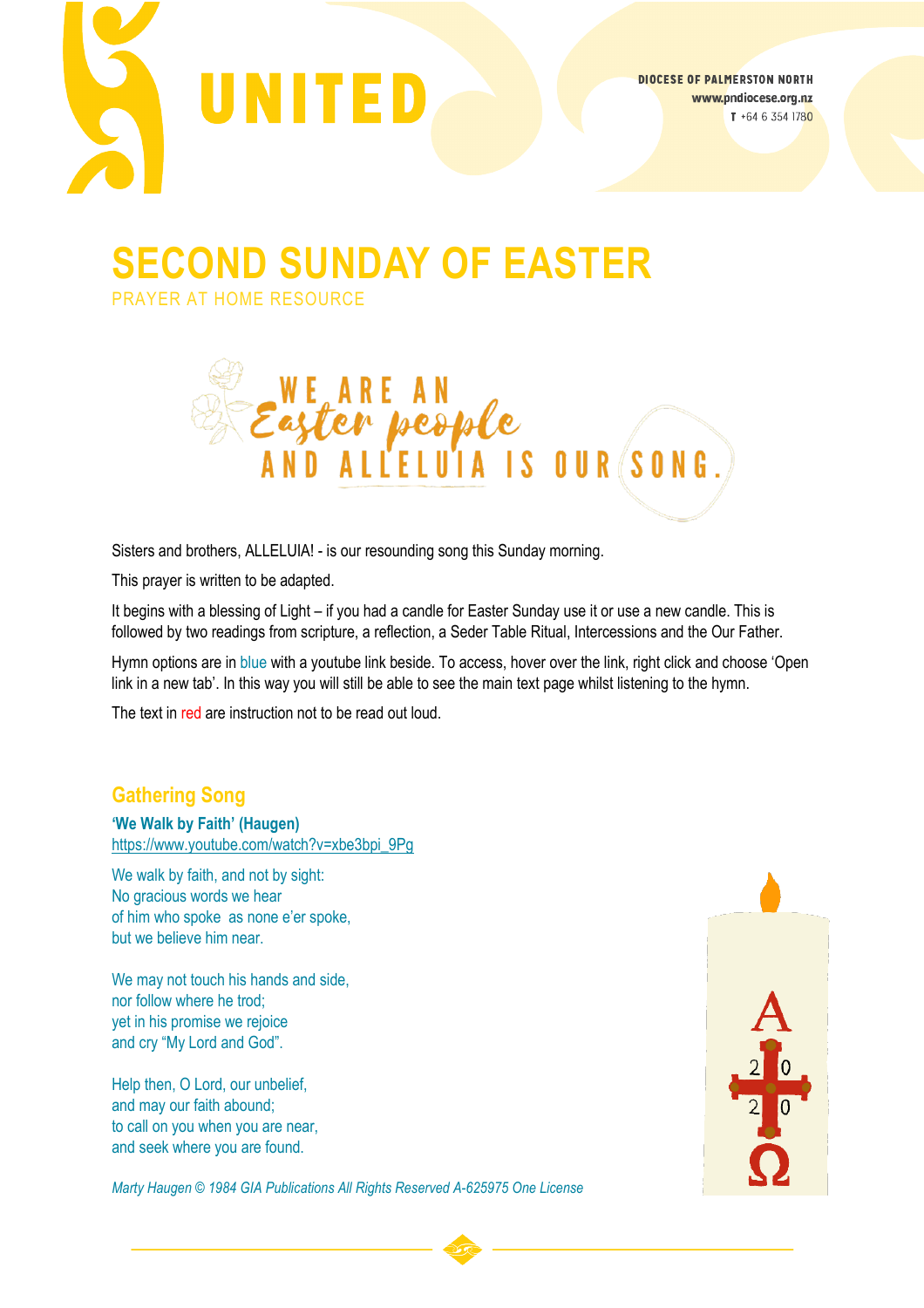# **A Blessing of Light**

#### The Leader lights the candle and says this prayer.

#### **Leader**

Let us pray Blessed are you, Lord, God of light, Creator of the Universe. Gather us near to you on this holy day. May the warmth and light of this flame remind us of your love and presence, God with us, through the Risen Christ. Amen.

### **Kaiārahi**

Me īnoi tatou Whakapaingia i ā koe, e te Atua, Matua o te rama, te Kaihanga o te Ao. Whakahuihui i a tātou tatangia ki a koe ki runga i tēnei rā tapu. Me kore te mahanatanga me te rama o tēnei mura, me whakamahara i a tātou te aroha me te aroaro. Ko te Matua ki ā mātou mā te Aranga ake o te Karaiti.

Amine

### **Glory to God (Tony Alonso)**

[https://www.youtube.com/watch?v=vnmNz-gsFsM&list=RDvnmNz-gsFsM&start\\_radio=1&t=26](https://www.youtube.com/watch?v=vnmNz-gsFsM&list=RDvnmNz-gsFsM&start_radio=1&t=26)

*Refrain:* Glory to God in the highest, and earth peace to people, people of good will.

The Leader passes the candle to the Reader.

# **A Reading from Acts 2.42-47**

They devoted themselves to the teaching of the apostles and to the communal life, to the breaking of bread and to the prayers. Awe came upon everyone, and many wonders and signs were done through the apostles. All who believed were together and had all things in common; they would sell their property and possessions and divide them among all according to each one's need. Every day they devoted themselves to meeting together in the temple area and to breaking bread in their homes. They ate their meals with exultation and sincerity of heart, praising God and enjoying favour with all the people.

And every day the Lord added to their number those who were being saved.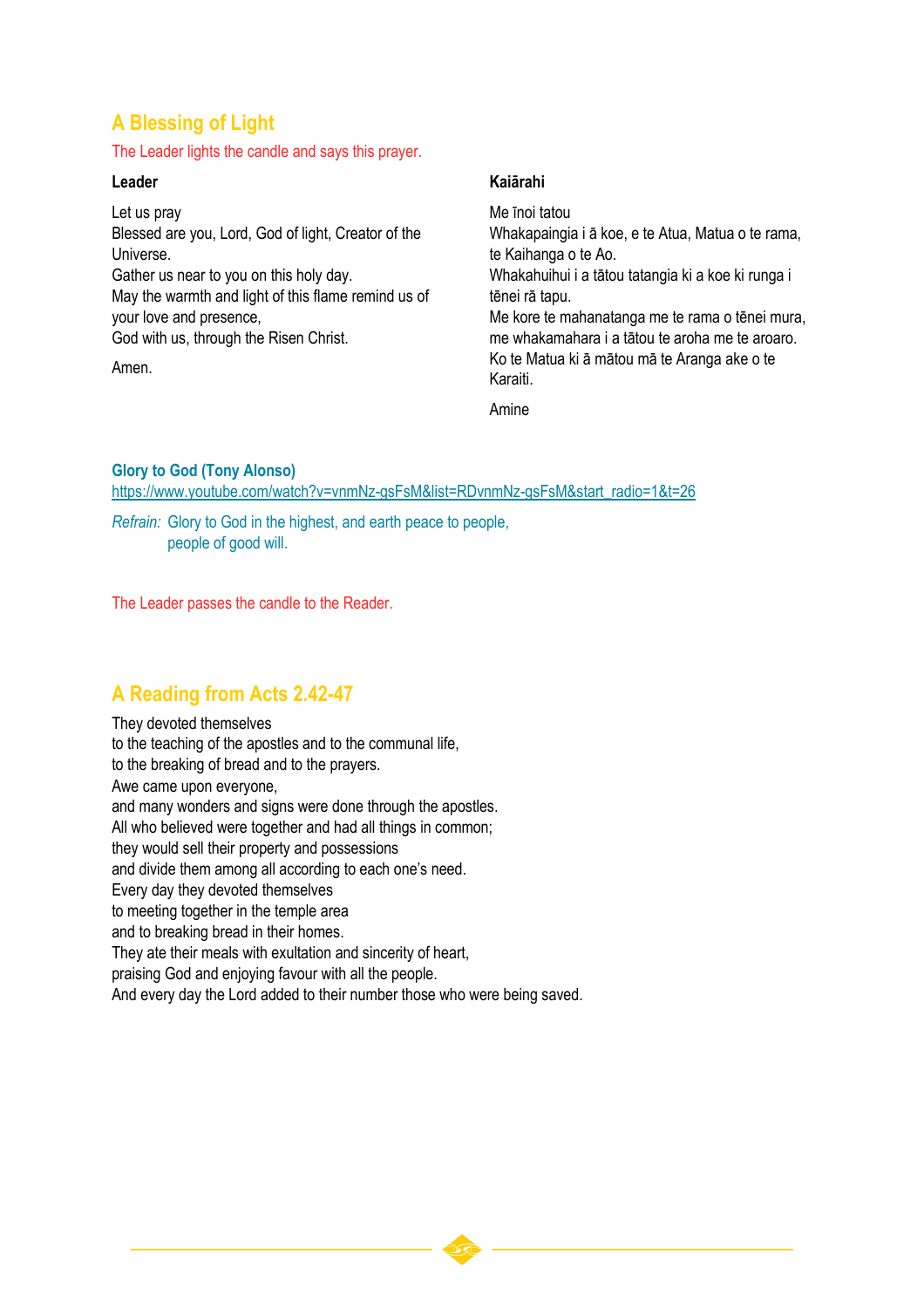# **Psalm 118**

#### **'Let us Rejoice' (Haugen)** <https://www.youtube.com/watch?v=36yPt8xqIGk>

*Refrain:* This is the day the Lord has made, let us rejoice and be glad!

Give thanks to the Lord, for he is good; his mercy endure forever;

Let the house of Israel say: "His mercy endures forever."

This is the day the Lord has made, let us rejoice and be glad!

The hand of the Lord has struck with power, his right hand is exulted,

I shall not die, but live anew, declaring the works of the Lord.

This is the day the Lord has made, let us rejoice and be glad!

The stone which the builder rejected has become the cornerstone, the Lord of love and mercy has brought wonder to our eyes!

This is the day the Lord has made, let us rejoice and be glad!

*Marty Haugen 1983 GIA Publications All Rights Reserved. A-625975 One License*

### Haami 118

### **Āreruia!**

Whakawhetai ki a Ihowa; he pai hoki ia, he pūmau tonu hoki tana mahi tohu. Kia mea a Iharaira, He pūmau tonu tana mahi tohu. **Āreruia!**

Kua whakanuia te matau o Ihowa: he maia ngā mahi a te ringa matau o Ihowa. E kore ahau e mate, ēngari tērā ahau e ora, hei whakapuaki i ngā mahi a Ihowa. **Āreruia!**

Ko te kōhatu i kapea e ngā kaihanga, kua meinga hei ūpoko mo te kokonga. Nā Ihowa tēnei: he mea mīharo ki o tātou kanohi. **Āreruia!**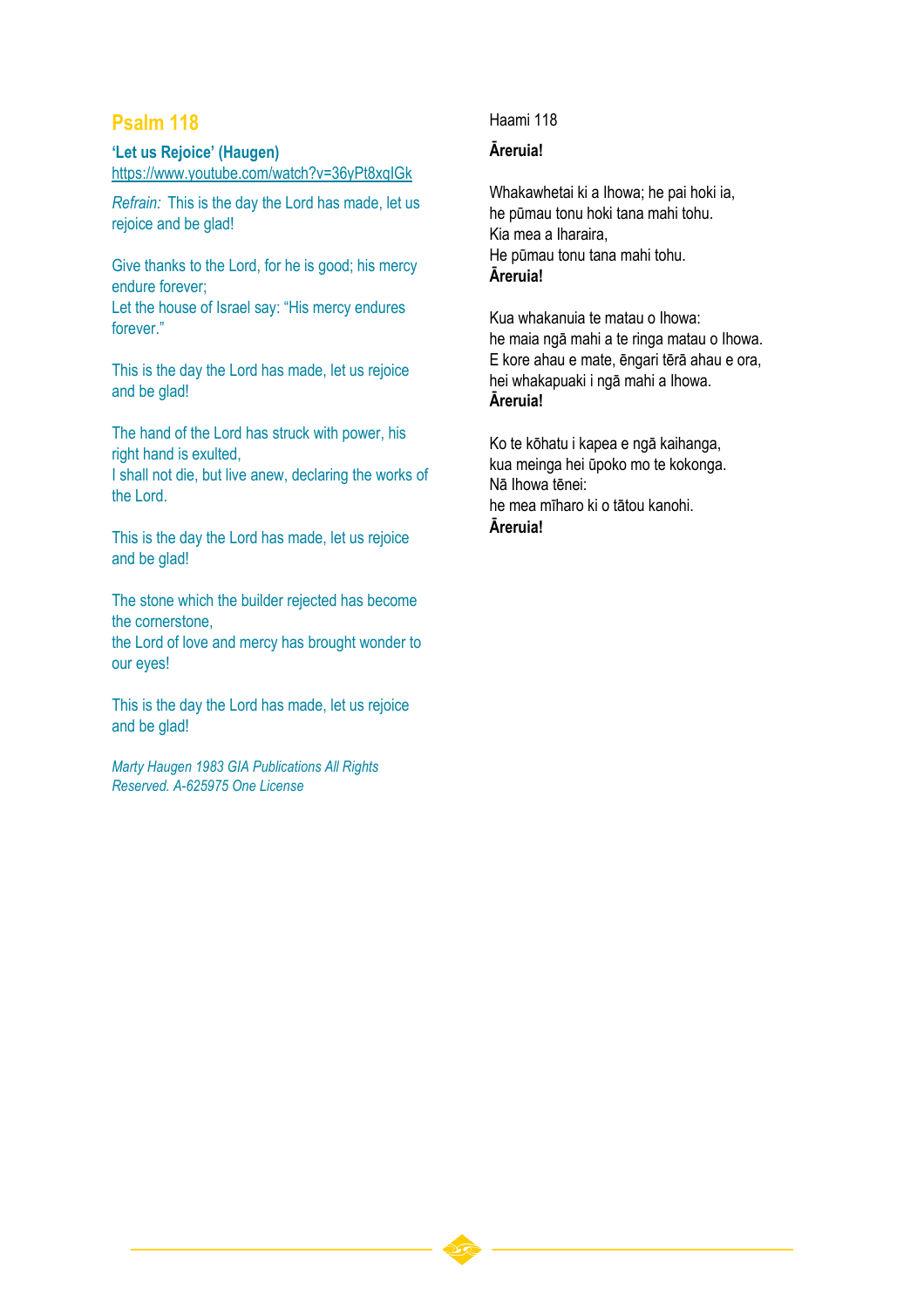## **Gospel - John 20.19-31**

On the evening of that first day of the week, when the doors were locked, where the disciples were,

for fear of the Jews,

Jesus came and stood in their midst and said to them, "Peace be with you." When he had said this, he showed them his hands and his side.

The disciples rejoiced when they saw the Lord. Jesus said to them again, "Peace be with you. As the Father has sent me, so I send you." And when he had said this, he breathed on them and said to them,

"Receive the Holy Spirit.

Whose sins you forgive are forgiven them, and whose sins you retain are retained."

Thomas, called Didymus, one of the Twelve, was not with them when Jesus came.

So the other disciples said to him, "We have seen the Lord."

But he said to them,

"Unless I see the mark of the nails in his hands and put my finger into the nail marks and put my hand into his side, I will not believe."

Now a week later his disciples were again inside and Thomas was with them.

Jesus came, although the doors were locked, and stood in their midst and said, "Peace be with you."

Then he said to Thomas, "Put your finger here and see my hands,

and bring your hand and put it into my side, and do not be unbelieving, but believe."

Thomas answered and said to him, "My Lord and my God!"

Jesus said to him, "Have you come to believe because you have seen me?

Blessed are those who have not seen and have believed."

Now, Jesus did many other signs in the presence of his disciples

that are not written in this book.

But these are written that you may come to believe that Jesus is the Christ, the Son of God,

and that through this belief you may have life in his name.

## **Hoani 20:19-31**

I taua ra tuatahi ano o te wiki, i te ahiahi, i ngā tatau e kati ana o te wāhi i huihui ai ngā ākonga i te wehi i ngā Hūrai, ka haere mai a Hehu, ka tū i waenganui, ka mea ki a rātou, Kia tau te rangimarie ki a koutou.

A ka puaki tēnei kupu ana, ka whakakitea e ia ōna ringa me tona kaokao ki a rātou. Nā hari tonu ngā ākonga, i to rātou kitenga i te Ariki.

Ka mea ano a Hehu ki a rātou, Kia tau te rangimarie ki a koutou: i tonoa mai ahau e te Matua, ka pērā ano taku tono i a koutou.

Ka kōrerotia tēnei e ia, ka whakahā ia, ka mea ki a rātou, Kia riro te Wairua Tapu i a koutou:

Ki te whakarerea noatia e koutou ngā hara o ētahi, ka whakarerea ō rātou; ki te whakamaua ano ō ētahi e koutou, ka mau ano.

Ko Tāmati ia, ko tētahi o te tekau mā rua, tētahi o ōna ingoa ko Ririmu, kāhore i a rātou i te taenga mai o Hehu.

Ā, ko te meatanga a ērā ākonga ki a ia, Kua kite mātou i te Ariki; ka mea ia ki a rātou, Ki te kāhore ahau e kite i te ngaunga o ngā waho i ōna ringa, e kuhu i tōku matihao ki te ngaunga a ngā whao, e kuhi hoki i tōku ringa ki tona kaokao, e kore ahau e whakapono.

Ā ka pāhemo ngā rā e waru, a kei roto ano ana ākonga, rātou ko Tāmati: ka haere mai a Hehu i te mea e kati ana ngā tatau, ka tū ki waenganui, ka mea, Kia tau te rangimarie ki a koutou.

Kātahi ia ka mea ki a Tāmati, totoro mai tou matihao, kia kite hoki koe i ōku ringa; tōtoro mai hoki tou ringa, ka kuhu ki tōku kaokao: aua e whakateka, ēngari me whakapono.

Nā ka whakahoki a Tāmati, ka mea ki a ia, e tōku Ariki, e tōku Atua.

Ka mea a Hehu ki a ia, Nō tou kitenga i ahau, i whakapono ai koe, e Tāmati: ka koa te hunga kāhore i kite, a kua whakapono.

He maha ano ērā atu tohu i toi i a Hehu, i te aroaro o āna ākonga, kāhore nei i tuhituhia ki tēnei pukapuka:

Ōtiia kua tuhituhia ēnei, kia whakapono ai koutou ko te Karaiti a Hehu, ko te Tama a te Atua; kia whiwhi ai hoki ki te ora i runga i tōna ingoa, inā whakapono.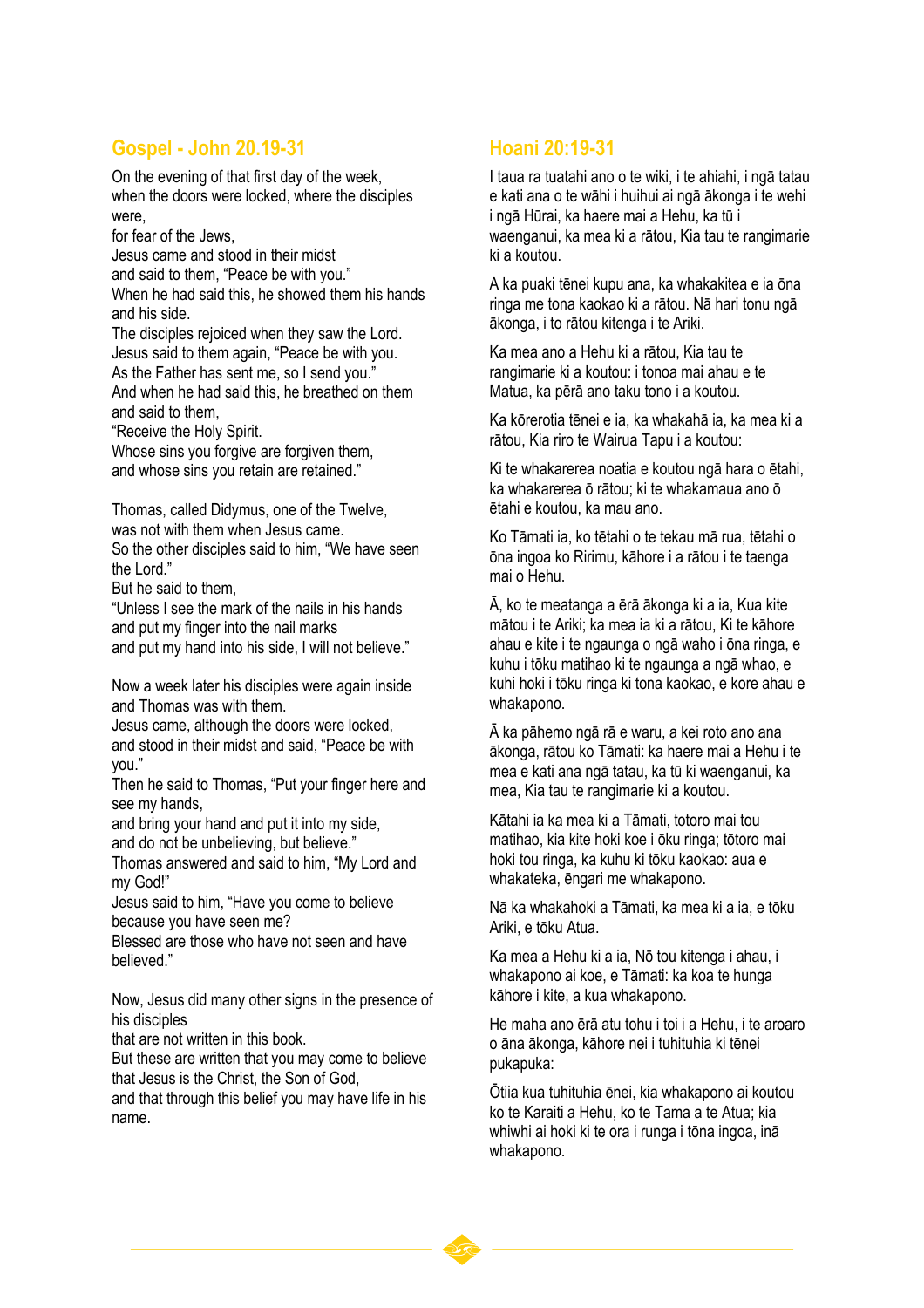# **Reflection**

#### **from the Manawatu Prison Volunteers' Easter Newsletter**

Remanded paihere (prisoner) John in the 'At Risk Unit' requested to see me. John did not believe in God, he'd attempted suicide several times but failed. I went and saw him at the yard where he shared with me that a prison chaplain one day visited him. He was struggling with a sore back and in the middle of his pain, the chaplain offered to pray for healing. John reluctantly stretched out his hand and the chaplain prayed.

To John's amazement, the very next day the pain was completely gone. John then tried to understand how this happened to him. I quietly said to him that Jesus instructed us to lay hands on the sick so they may be healed.

John then asked for a Bible and we gave him one. The chaplain has since been seeing John to help him with his new faith in God. Praise be to God!

In this time of lockdown, let us remember those in a more enduring lockdown and pray for their needs.

## **A Seder Table Blessing**

If you wish, follow the ancient Jewish tradition of the Table Seder. Place the lit candle with the bread and cups of wine/juice on the table. Read the Prayer together or read a verse each.

#### **1st Century Prayer for household gatherings of Christians:**

We give thanks to you, our Father, For the life and knowledge which you have made known to us. Through Jesus, your servant, to you be glory forever.

For as this broken loaf was once scattered over the mountains and then was gathered in and became one, so may our church be gathered together into your kingdom from the very ends of the earth. Yours is the glory and the power through Jesus Christ forever. Break the loaf into pieces and pass so each may take a piece to eat.

#### Take the cup of wine/juice saying;

We give thanks to you, our Father, For the holy vine of David, your servant, which you have made known to us. Through Jesus, your servant, to you be glory forever Amen! Pass the wine/juice so each may drink of the one cup

We give thanks, O Holy Eternal One, for your holy name and Spirit which you have made to dwell in our hearts, and for the knowledge and faith and life which you have made known to us. Through Jesus, your servant, to you be glory forever.

You are the one who created all beings, you have given food and drink to the human family that there may be joy and thankfulness.

But to us, you have given spiritual food and drink, and life eternal though your servant Jesus. Above all things we give thanks to you because you are love: to you be glory forever.

Remember, Lord, your church, deliver her from evil, make her complete in your love and gather her from the four winds into your kingdom which you have prepared for her. For yours is the power and the glory forever. Amen.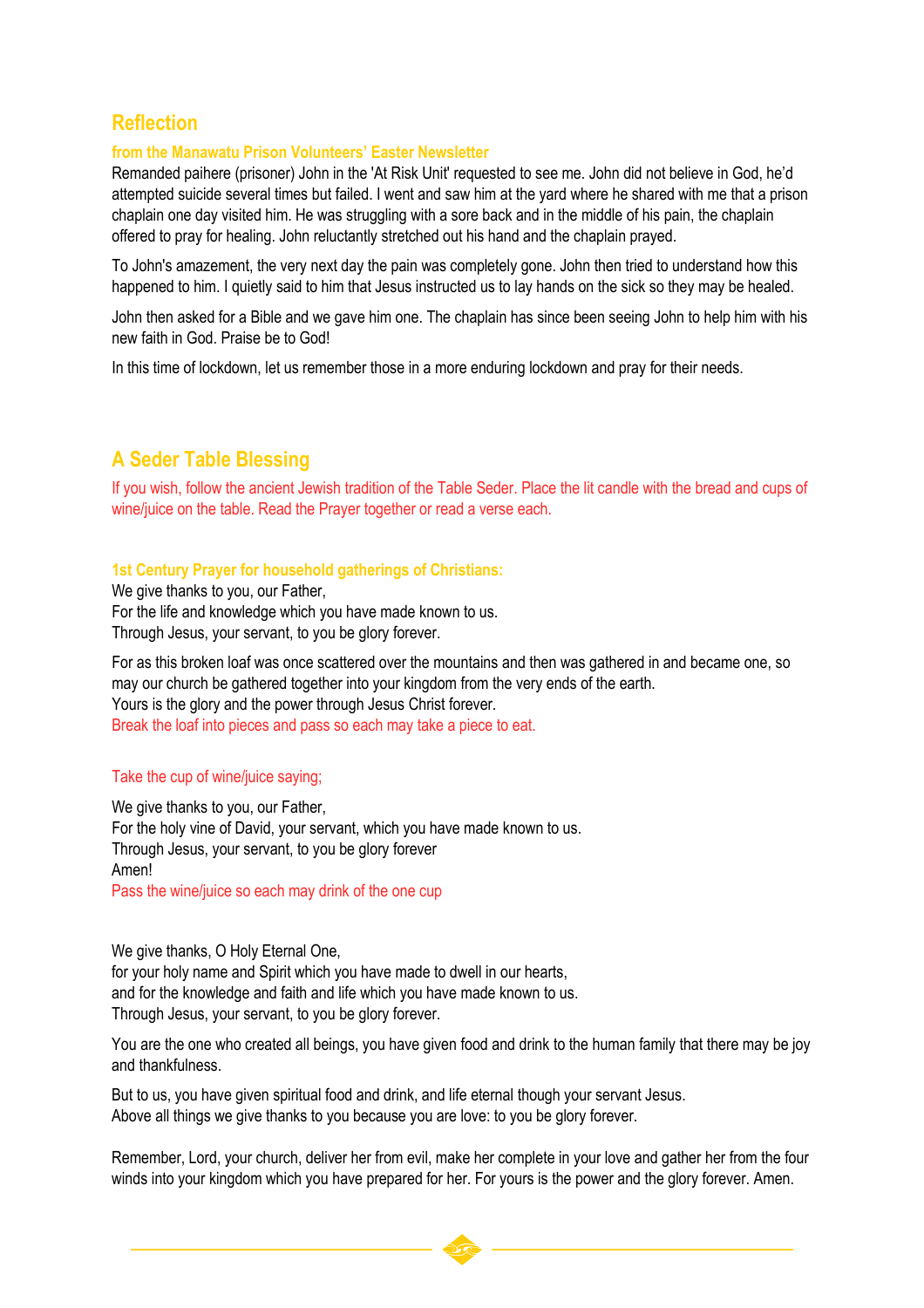### **Table Song**

**'One Bread one Body' (Foley)**

<https://www.youtube.com/watch?v=nNNOQm6WO54&list=RDvnmNz-gsFsM&index=6>

*Refrain* One bread, one body, one Lord of all, one cup of blessing which we bless. And we, though many, throughout the earth, we are one Body in this one Lord.

*John Foley © 1978 OCP Publishers All Rights Reserved A-625975 One License*

### **Prayers**

Pray together or take a prayer each

Risen Christ, for the lower infection numbers, we rejoice.

Risen Christ, for the essential workers and those supporting them, we rejoice.

Risen Christ, for the many acts of generosity and kindness, we rejoice.

Risen Christ, for children adapting to being sequestered at home, we rejoice.

Risen Christ, for parents coping with these uncharted times, we rejoice.

Risen Christ, for the health and social services supporting the lockdown, we rejoice.

Risen Christ, for our leaders keeping us informed and reassured, we rejoice.

Risen Christ, for the creativity shared across the internet, we rejoice.

Risen Christ, for these signs of resurrection, we are grateful and rejoice.

Risen Christ, for the signs of healing for our earth in this period of reduced pollution, we rejoice.

Please add your own prayers

Ko Hehu Karaiti te Kakenga, mo ngā tau iti e poke ana, kia whakahari tātou.

Ko Hehu Karaiti te Kakenga, mo ngā kaimahi iho me rātou i tautokongia i ā rātou, kia whakahari tātou.

Ko Hehu Karaiti te Kakenga, mo ngā mahi manaakitanga me ngā mahi ātawhai, kia whakahari tātou.

Ko Hehu Karaiti te Kakenga, mo ngā tamariki i uru ki te pūreireitanga ki ngā kainga, kia whakahari tātou.

Ko Hehu Karaiti te Kakenga, mo ngā mātua waewae kai pakiaka ki waenga i tēnei wā rerekē, kia whakahari tātou.

Ko Hehu Karaiti te Kakenga, mo ō rātou kaimahi hauora, tikanga ā iwi rānei kei te tautokotia i tēnei wā raka, kia whakahari tātou.

Ko Hehu Karaiti te Kakenga, mo ngā kaiārahi i te whakamōhiotia me te whakatītina i ā tātou, kia whakahari tātou.

Ko Hehu Karaiti te Kakenga, mo te auahatanga i whakatohaina ki runga i te ipurangi, kia whakahari tātou.

Ko Hehu Karaiti te Kakenga, mo ngā tohu o te Kakenga, kei te whakawhetai, whakahari tātou.

Ko Hehu Karaiti te Kakenga, mo ngā tohu whakaora mo Papatūānuku ki roto i tēnei wā te heke haere o te parahanga, kia whakahari tātou.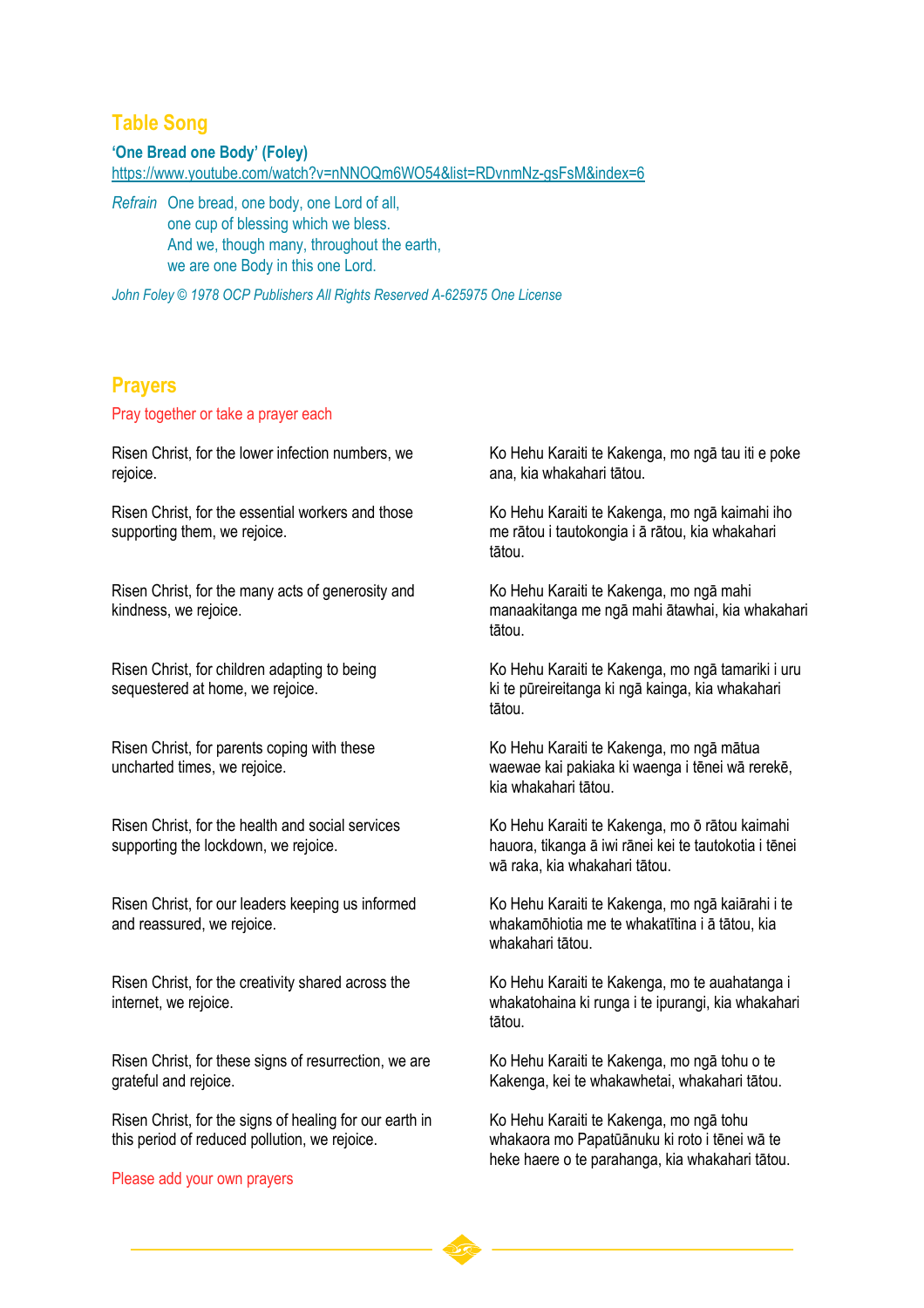# **The Lord's Prayer**

#### Everyone prays this together

Our Father in heaven, hallowed be your name, your kingdom come, your will be done, on earth as in heaven.

Give us today our daily bread. Forgive us our sins as we forgive those who sin against us.

Save us from the time of trial and deliver us from evil. For the kingdom, the power, and the glory are yours now and for ever. Amen.

#### Kua akona nei tātou e tō tātou Ariki, ka īnoi tatou

E tō mātou Matua i te rangi Kia tapu tōu Ingoa. Kia tae mai tōu rangatiratanga. Kia meatia tāu e pai ai ki runga ki te whenua, kia rite anō ki tō te rangi. Hōmai ki a mātou āianei he taro mā mātou mō tēnei rā. Murua ō mātou hara, Me mātou hoki e muru nei i ō te hunga e hara ana ki a mātou. Āua hoki mātou e kawea kia whakawaia; Engari whakaorangia mātou i te kino: Nōu hoki te rangatiratanga, te kaha, me te korōria, Āke ake ake. Āmine.

**E tō mātou Matua (sung Our Father with words)** [https://www.youtube.com/watch?v=QIyK7c\\_Az8g](https://www.youtube.com/watch?v=QIyK7c_Az8g)

### **Blessing**

### **Leader**

Let us pray God almighty, merciful Saviour, You are our faith and our great consolation. Bless us in the days to come that we may radiate your peace and healing to the world. In Christ's name. Amen

#### **Kaiārahi**

Me īnoi tātou E te Atua i Runga Rawa, te Kaiwhakaora ātawhai, Ko koe i to tātou pono me tō tātou tupoho nui. Whakapaingia i a tātou i ngā rangi ka eke mai Ā ka taea te hīhī o tōu rangimarie me te whakaoranga ki te ao I te ingoa o Hehu Karaiti. Amene

### **Sending Forth**

**'Wake the World' (Warner) (based on the words of Pope Francis)** <https://www.youtube.com/watch?v=tgctTHr7Icc>

Wake the world with dawning joy. Wake it with your gladness. Work for justice, live in peace, claim the Word courageous! Let us sing to God this new day, See the world in a different way. Let us wake the world, wake the world with abiding words of faith.

Though the world is locked in sleep, let us rise rejoicing. One with Christ, his light to keep, called to human kindness.